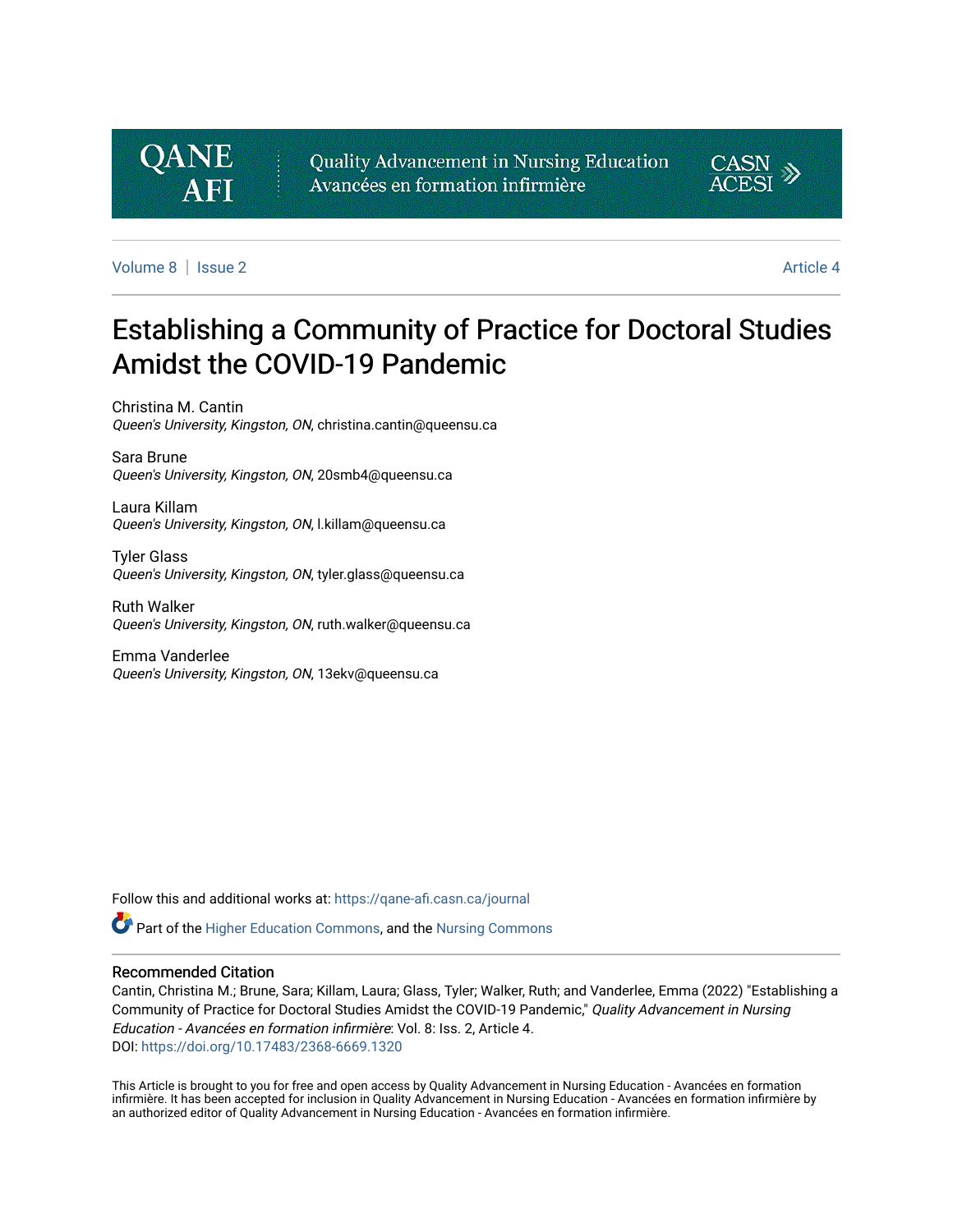Before the strain that the COVID-19 pandemic put on the health care system, the nursing profession was experiencing a notable shortage of PhD-prepared nurses (Stanfill et al., 2019; Thorne, 2016). Retirements, academic attrition, and low enrollment in PhD nursing programs all contribute to this shortage (Stanfill et al., 2019). An insufficient number of doctorate-prepared nurses may result in not enough qualified academics to meet the demand for urgently needed nursing graduates (Aragon et al., 2020; Boamah et al., 2021). As a result, the point-of-care nursing shortage may continue to worsen (Boamah et al., 2021).

Many PhD nursing students may intend to pursue faculty positions during or following their studies; there are also important roles for PhD-prepared nurse scientists outside education, such as in clinical practice settings, policy development, and administrative roles (McNett et al., 2021; Polomano et al., 2021). Doctorally prepared nurses make valuable contributions to developing new practice knowledge and integrating evidence into clinical settings (Andreassen et al. 2018; Polomano et al., 2021). Nurse scientists contribute to legislative and public policy development as health policy experts or through formal executive roles within health care organizations (Polomano et al., 2021). In addition to the challenges in undergraduate nursing education, the shortage of doctorally prepared nurses stalls the development of new nursing knowledge and limits mentorship opportunities for new nurse scientists (Stanfill et al., 2019). It is important to ensure that students in doctoral programs are successful because the shortage of PhDprepared nurses in all roles is predicted to worsen as a large portion of the current workforce is nearing the age of retirement (Boamah et al., 2021; Canadian Association of Schools of Nursing, 2018).

PhD nursing programs are competitive and demanding, requiring a considerable amount of time and focus; attrition rates range from 23% to 70%, and they are higher in distance-based doctoral nursing programs than in in-person programs (Fang & Zhan, 2021; Terrell et al., 2015). Volkert et al. (2018) conducted an online survey of nurses in doctor of nursing practice and doctor of philosophy programs across the United States  $(n = 835)$ ; the authors identified that program stressors (β = 0.366, *p* < .001) and support issues (β = -0.126, *p* = .001) significantly predicted student retention. This finding is further supported by researchers who frequently identify isolation as a factor influencing a student's intention to leave the program (Ames et al., 2018; McCray & Joseph-Richard, 2020; Sverdlik et al., 2018). Forming study groups and developing peer networks have been noted to decrease feelings of isolation and contribute to greater perseverance and persistence in achieving academic goals (Smith & Delmore, 2007). While support from family and friends is critical throughout a doctorate nursing program, Volkert et al. (2018) recommended that students interact with their cohort to build a sense of connection and presence. In this discussion paper, we describe the development of a virtual community of practice (CoP) that we established as first year PhD in nursing students enrolled in a large urban academic centre in Ontario, Canada. This CoP has been particularly important as the COVID-19 pandemic has restricted our ability to travel to the university campus or meet each other in person.

#### **Communities of Practice**

CoPs have been identified as a potential strategy to foster engagement and connection. Wenger et al. (2002) defined CoPs as "groups of people who share a concern, a set of problems, or a passion about a topic, and who deepen their knowledge and expertise in this area by interacting on an ongoing basis" (p. 4). Li et al. (2009) conducted a systematic review of CoPs in business and health care sectors and identified four common characteristics of a CoP: social interaction, knowledge sharing, knowledge creation, and identity building. These authors reported a wide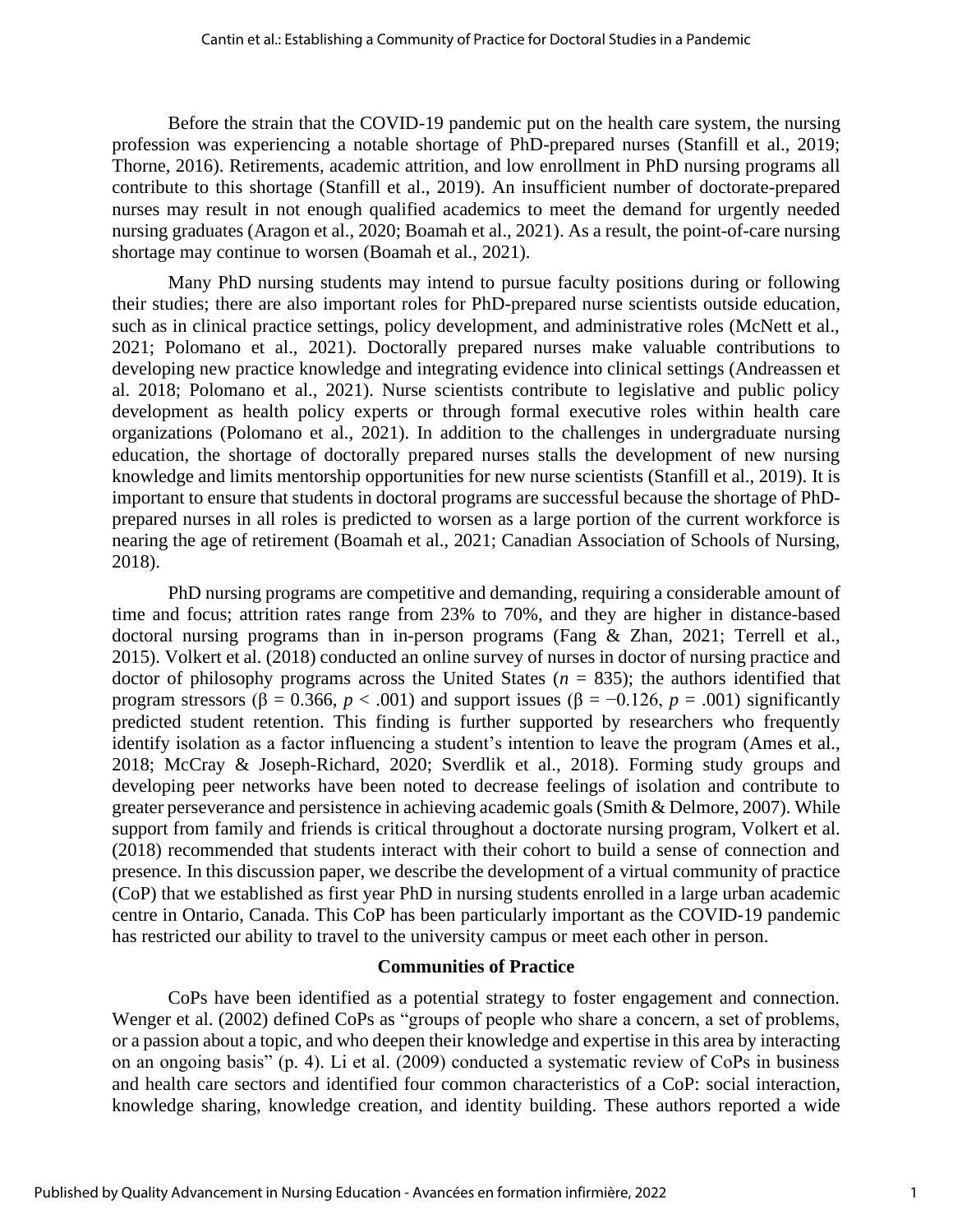variation in the structures of CoP groups and the interpretations of the CoP concept (Li et al., 2009). CoPs are distinct from peer support groups in that the primary goals of CoPs are knowledge exchange, mutual learning, and professional development rather than support (Pyrko et al., 2017). However, peer support and CoPs are not mutually exclusive, with researchers reporting that peer mentoring and peer support can be accompanying advantages of CoPs (Adkisson et al., 2020; Lahenius, 2012). While our CoP came together with the common goal of thriving during our PhD studies, an additional benefit has been the support and mentoring experience that has evolved from this partnership.

The opportunity to consider diverse perspectives of CoPs within the literature enabled us to draw inspiration from contexts and definitions that were most congruent with our own. While the ideal size of a CoP remains unknown, researchers report that if a CoP is too large, members may lose interest as group pursuits become more diverse (Mohtar & Lawford, 2016). Conversely, if a CoP is too small, there may be insufficient membership to adequately address the full interests of the group (Mohtar & Lawford, 2016). According to Webber and Dunbar (2020), the feasibility of more frequent meetings among smaller CoPs fosters a stronger emotional connection and leads to increased feelings of inclusion and support among members.

Our CoP began with six PhD nursing students from diverse areas of practice. We are all registered nurses and brought various perspectives from our experiences working in hospital, community, and education settings. Creating a social support network early in our program was the initial focus of our CoP, with a long-term goal of successful program completion within the allotted timeframe. This CoP is of value given our shared experience of being the only cohort to complete the first year of the program fully online because of the COVID-19 pandemic.

Two of our CoP members had prior experience developing or leading CoPs. One member had experience leading an academic CoP in which faculty and staff examined opportunities for improving education. The other member of our cohort had experience developing an interdisciplinary CoP for graduate students in the Faculty of Health Sciences at a Canadian university during the completion of her master's degree in nursing. Wazni et al. (2021) described the experiences of these students  $(n = 19)$  in a recent qualitative evaluation: There was value in sharing experiences, learning from others, networking with a variety of experts, and encouraging each other throughout the academic journey, particularly for international students (Wazni et al., 2021).

Another example of an inspiring CoP within a graduate nursing program was described by Pancheri et al. (2013), who formed a "collegial support group" of six PhD nursing students at a large urban university in the United States. Following their graduation, the authors conducted a retrospective analysis examining the dissertation duration and time to degree completion of their cohort as compared with traditional students  $(n = 54)$  at the same university in the preceding 10 years. There were no significant differences between the two groups based on age, research method, interval between the master's and PhD program entry, or length of time from program entry to course completion. The groups were similar in the types of dissertations completed; however, the authors reported a significant difference in the duration of the dissertation process with the collegial support group having a mean duration of  $0.97$  years ( $SD = 0.068$ ) as compared with the traditional group at 2.13 years  $(SD = 1.06)$  ( $p < .001$ ). Furthermore, there was a significant difference in the duration of PhD program entry to degree completion, with the collegial support group taking a mean of 4.86 years  $(SD = 0.356)$  to complete the program as compared with a mean of 5.62 years ( $SD = 1.65$ ) for the traditional group ( $p = .007$ ) (Pancheri et al., 2013). Retrospective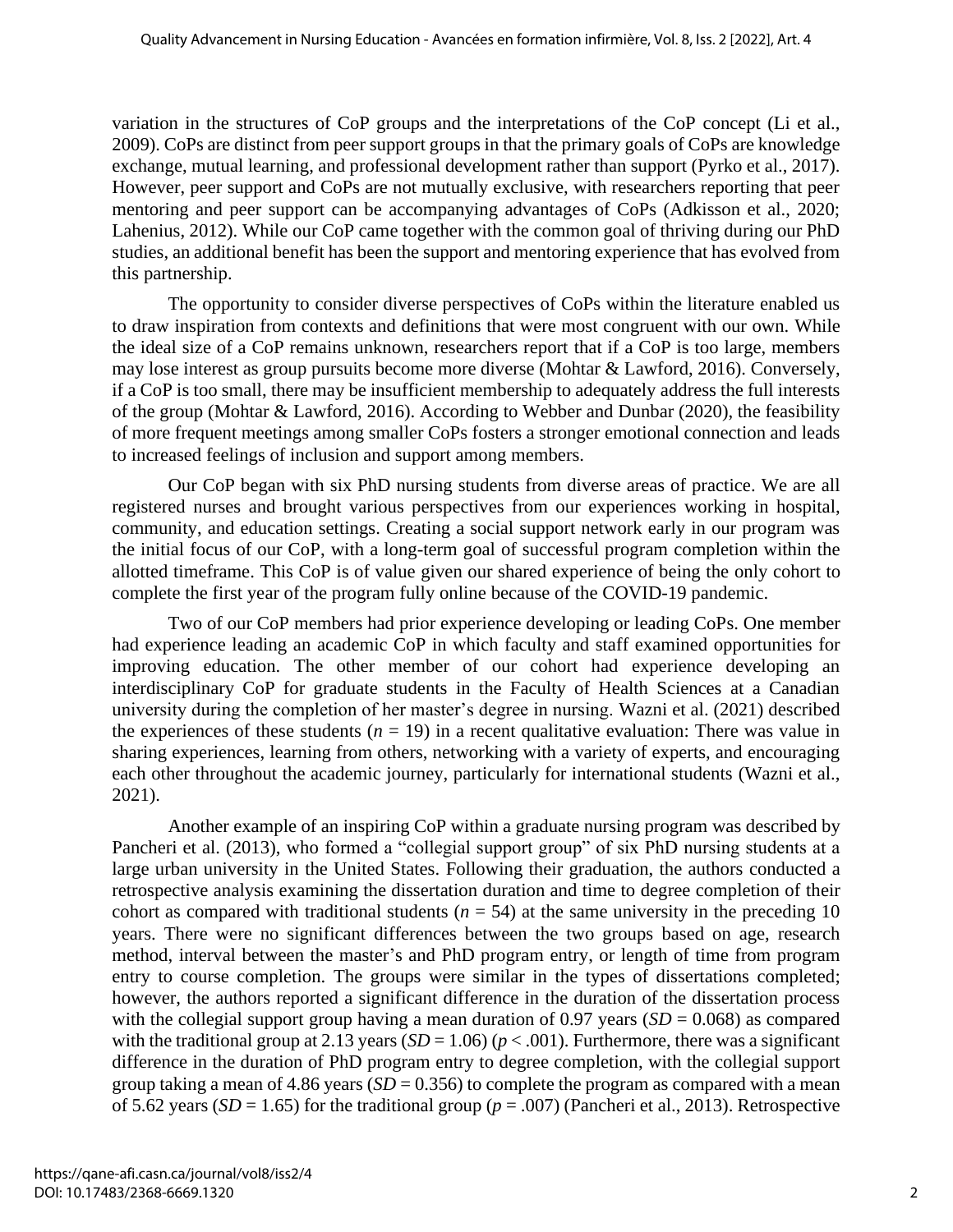studies are limited by an inability to determine cause-and-effect relationships, but these findings are encouraging for students developing a CoP. The important finding that PhD students who participated in the collegial support group completed their dissertation in half the time their counterparts did resonate with our cohort, highlighting the need to identify strategies for our success. A qualitative aspect of the Pancheri et al. (2013) study involved the six collegial support group members reflecting on their experiences. Three themes were identified: friends on a journey, scholarly growth, and the benefits outweigh the costs. These qualitative findings encouraged us to reflect on our commitment to developing a CoP that would foster our collective success.

The positive findings reported in the above-mentioned studies (Pancheri et al., 2013; Wazni et al., 2021) encouraged us to continue establishing a structure that would contribute to our success as first-year doctoral students. Five key strategies were identified: building community, fostering collaboration, strengthening connection, enhancing creativity, and promoting consistency. In this paper, we focus on our experience in the first year of the PhD nursing program and is limited to the CoP with six members.

## **Building Community**

Community, defined by McMillan and Chavis (1986) as feelings of connection and closeness among a social group, is important for graduate students. A sense of belonging in a community has both academic and psychological benefits for graduate students and improves the overall graduate school experience (Studebaker & Curtis, 2021). Building a community is a dynamic process. The program we are enrolled in transitioned from in-person delivery to online in 2018. Typically, there are planned opportunities to connect in person with faculty and other students throughout the academic year in a weeklong intensive study period in each of the three semesters in the first year of the program. The COVID-19 pandemic impeded our opportunity to make face-to-face connections at the start of the program, something that has been identified as a key strategy to building community (Berry, 2018). Our cohort found other ways to build a sense of community, including, but not limited to, creating multiple electronic platforms for communications such as Microsoft Teams group chats, identifying and sharing common interests, and meeting virtually with each other in academic and personal manners, such as celebrating birthdays and successful completion of coursework. These strategies are consistent with the social interaction characteristic of a CoP as described by Li et al. (2009). The next four strategies of fostering collaboration, strengthening connection, enhancing creativity, and consistency reciprocally contributed to our community.

## **Fostering Collaboration**

Prosperous CoPs include collaboration among members through sharing, accumulating, and co-creating knowledge (Wang et al., 2019). This collaboration enhances knowledge translation and information sharing and builds capacity to reach a common goal or outcome (Mcloughlin et al., 2018). After establishing an initial sense of community, fostering collaboration for our group involved identifying skill sets within the group, sharing knowledge from our individual professional domains of practice, and bringing strengths together to benefit the whole. Knowledge sharing included information about our unique nursing roles, practice areas, previous research, and learning strategies, which contributed to expanding our skills and expertise.

Our group began collaborating early to build on existing knowledge and generate new knowledge. Part of these activities were related to completing requirements for our coursework, but we also sought out additional opportunities to collaborate, such as co-authoring manuscripts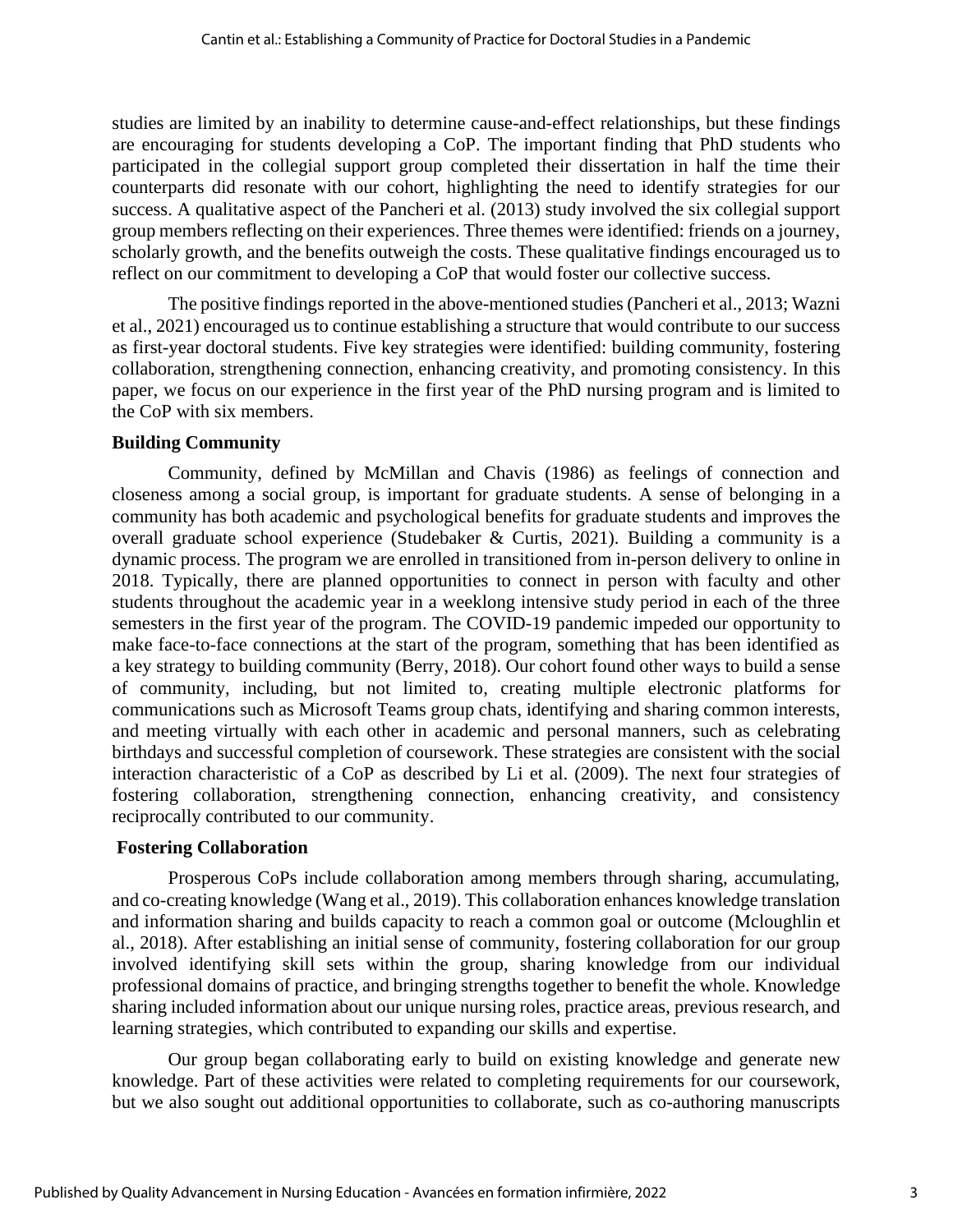and co-presenting at a recent graduate research day. Given that members were located geographically in different areas and time zones, collaboration was fostered through the technological infrastructures of Microsoft Teams, Zoom, SharePoint, and other innovative platforms.

# **Strengthening Connection**

Achieving success in a virtual learning environment is a demanding endeavour. Further to typical school pressures, we must also overcome social isolation, manage multiple technological platforms, and effectively self-regulate and self-motivate (Conley et al., 2017). Social connection is an important resource for overcoming these additional barriers and attaining success in a virtual learning program (Finch & Jacobs, 2012; Stürmer et al., 2018). Recently, we created channels in Microsoft Teams where we are building personal connections outside academic work. This was one strategy to acknowledge birthdays; share stories and photos of pets, children, and hobbies; and arrange times to virtually celebrate important milestones, such as the end of each semester. We also shared personal challenges, including health issues of family members, feelings of imposter syndrome and/or inadequacies, and challenges in our workplaces. Members of the CoP have reached out individually to other members, creating a sense of caring and belonging that strengthens the connections between members. Creating personal, social, and academic connections was an essential aspect of establishing our CoP. As structured classes have ended and we begin to focus more on our own research, we believe that this sense of connection will help keep our CoP strong in the years to come.

# **Enhancing Creativity**

We believe that creativity in our CoP emerged through discussing diverse perspectives when working towards shared goals. CoPs can have a considerable impact on creativity, although this may often be overlooked as a crucial component to success at the higher-educational level (Mavri et al., 2021). Creative outcomes that emerge through CoPs are influenced by individual personalities, traits, the overall creative process, and the environment in which the members of the CoP interact (Mavri et al., 2021). CoPs can be highly successful through organization, optimizing member interactions, and setting strategies and goals with supportive tools (Akhavan et al., 2015). Our CoP was rich in sharing creative ideas and processes, which led to using novel presentation platforms, unique methods of seminar delivery, and engaging dialogue and interactions, which we perceived as positively contributing to learning course content. Additionally, individual and group course projects were always met with an abundance of creative cogitations, which were a source of motivation, inspiration, and encouragement.

According to Contu (2014), when individuals in a CoP work together but have different skills, ideas, and viewpoints on a particular task, conflict may arise. This conflict may be defined as "creative abrasion" and may hinder the creative process because of issues of power and politics (Contu, 2014). Given that our CoP consisted of highly skilled, educated, and goal-directed individuals, we experienced these creative abrasions. Innovation and creativity can constructively move the group in a positive direction toward our common goal and desired outcome of collective support (Akhavan et al., 2015). The creation of a virtual safe space during meetings allowed members the opportunity to express challenges and frustrations, in addition to the successes of the group. Members used doodle polls, electronic surveys, and negotiation strategies to obtain group consensus. This fostered fulsome synchronous discussions that facilitated decision-making and resolved any conflict that we were experiencing, which was more effective than asynchronous chat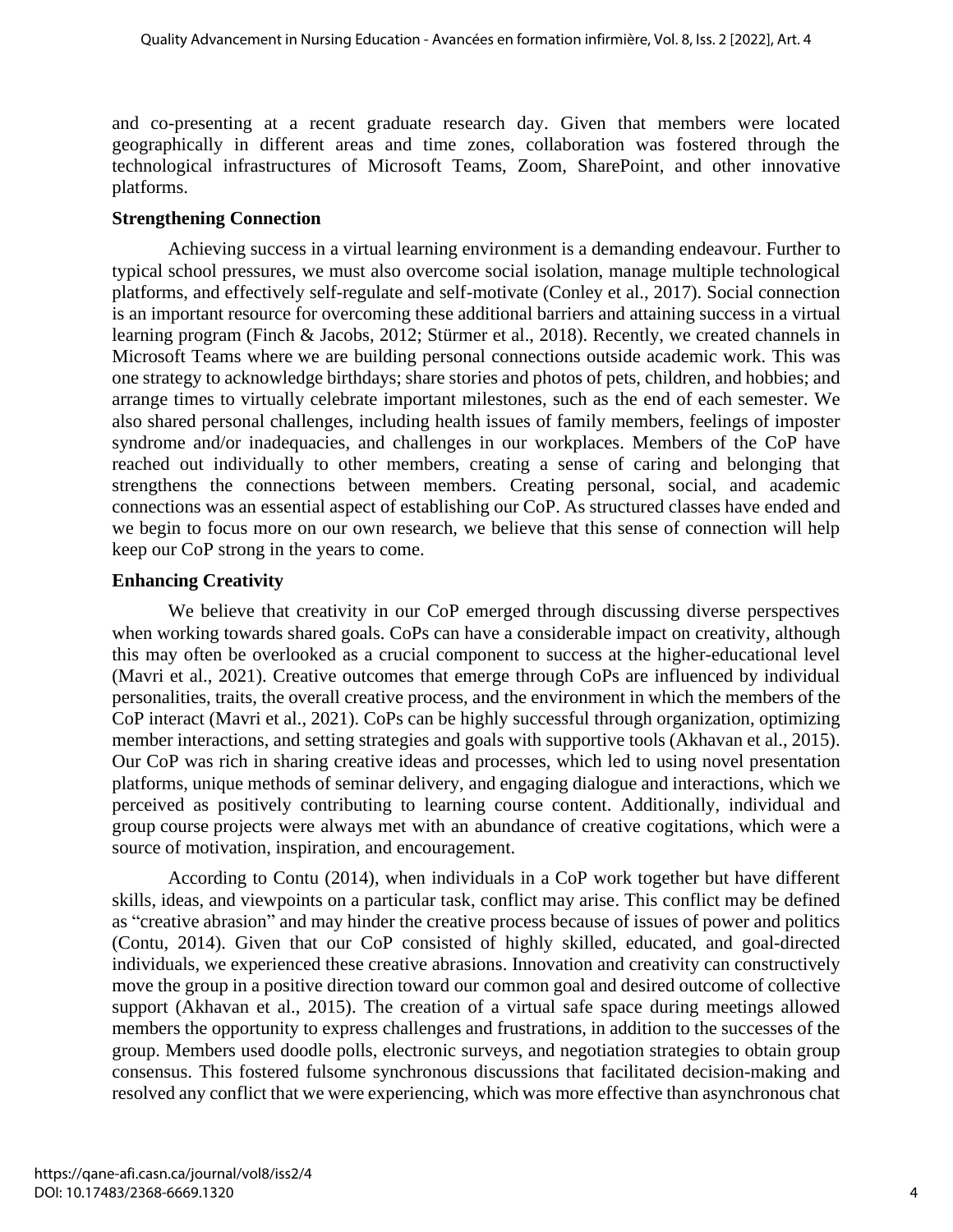messaging. We recognize that it is important to resolve conflict within a CoP to foster continued innovation and creativity.

#### **Promoting Consistency**

Consistency can be a key factor in the success or failure of many endeavours. Being consistent leads to habit formation, which can facilitate the ease of many processes, including forming excellent study and work habits, and serves a fundamental role in the formation and longevity of relationships (Marks et al., 2014; Nuutila et al., 2018; Scutelnicu et al., 2019). Trust is gained when individuals demonstrate consistency in their interpersonal interactions and exhibit stable behaviours (Alarcon et al., 2018; Marks et al., 2014). Consistent communication between friends and colleagues promotes reciprocal support and collaboration (Lloyd, 2019). Within our group, consistency took form in regular opportunities to connect on platforms including Zoom and Microsoft Teams. The purpose of these connections varied from discussions and encouragement pertaining to academic and collaborative work to celebrating and debriefing after the completion of particularly challenging assignments, semesters, or collaborative projects. Consistency in our relationship as a CoP developed slowly, with one or two key members taking the initiative to reach out to others time and again. This in turn motivated the rest of the members of our group to reach out more frequently, resulting in consistency among the group.

## **Next Steps for the CoP**

While our CoP has evolved over this past year, there remains opportunity for us to build a stronger and more cohesive community. We are still getting acquainted as a group and continue to learn about the diverse skills, knowledge, and experiences that each of us can contribute. Peer support is an integral factor in successful degree completion throughout doctoral studies, and especially during the latter and more solitary stages of doctoral work (Jairam & Kahl., 2012; Zahl, 2015). Going forward in our program, we will no longer have the shared experiences of coursework and assignments, and each of us will be at differing stages in preparing and writing comprehensive exams, developing our research proposals, and conducting our dissertation work. However, we can use this divergence to our benefit. Individuals in the group who complete these processes sooner than others can provide advice and guidance to those who have not yet started. Likewise, members who are completing these processes later than others can provide moral support and encouragement to those who complete these requirements earlier on in the program.

We will need to be deliberate and intentional in our exchanges to remain connected as we navigate this changing landscape. It will be vital to determine when and how often to meet over these next few semesters. Future engagements within our CoP may include identifying ways to help each other succeed, sharing resources, networking with experts, discussing the challenges of moving ahead in our program, and exploring ideas to successfully meet these challenges (Serrat, 2017).

We plan to engage and collaborate with upper years, in addition to supporting students in the cohorts behind us through mentorship, while maintaining a close-knit core of members as we continue our schooling and hopefully beyond. We plan to conduct an evaluation of our CoP consisting of a qualitative component regarding our experiences, as well as a quantitative aspect including metrics such as duration of thesis completion.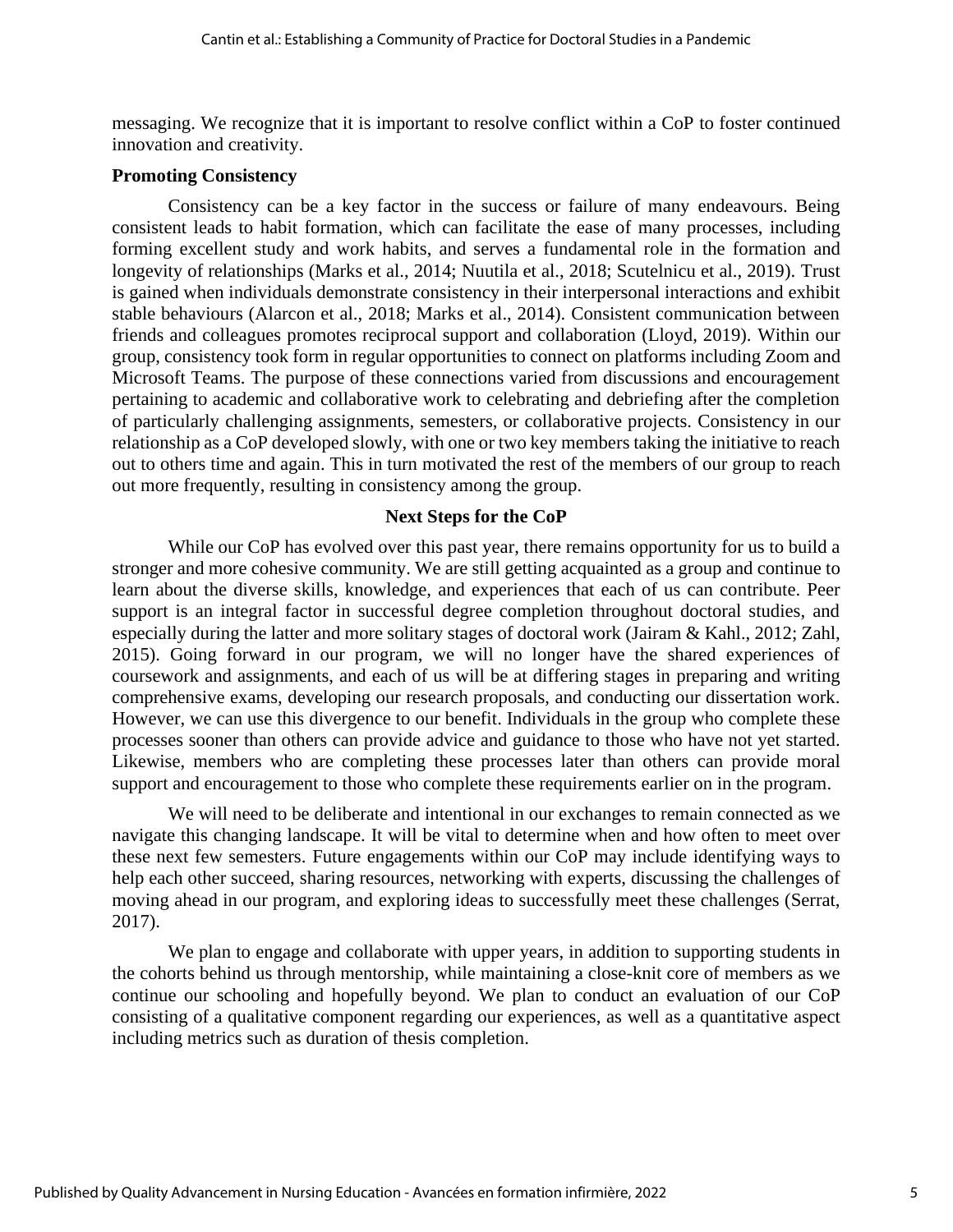#### **Recommendation for Nursing Leaders**

We recommend that administrators in graduate programs encourage the formation of CoPs among novice doctoral students. This encouragement can be achieved using a virtual platform or in-person networking opportunities. Inviting incoming graduate students to connect with one another and with students from previous cohorts also fosters CoP formation. As new doctoral students, we were given the opportunity to meet and speak with students in our program who were either one or two years ahead of us. These meetings, organized by our professors, were an invaluable experience; the students offered valuable tips to survive and thrive, and they answered our questions about various milestones throughout the program such as comprehensive exams and specific course requirements. Additionally, these connections were important as they provided an opportunity to see examples of students who had achieved success in the program and often gave us peace of mind related to upcoming program requirements. Given the alarming attrition rates of doctoral students (Fang & Zhan, 2021; Terrell et al., 2015) and the protective factors associated with peer support in doctoral student success (Jairam et al., 2012; Zahl, 2015), it is imperative that graduate program administrators and professors promote peer connection early in the doctoral program education process to ensure student success.

According to Kapucu (2012), facilitated leadership is essential before a CoP can be created. Graduate program administrators and professors can provide this leadership to assist novice graduate students in developing a CoP early in their programs. Furthermore, a variety of instructional techniques within the doctoral program curriculum design, including group discussion, interactive presentations, guest speakers, and case presentations, can be used to facilitate a CoP among students (Kapucu, 2012). Use of the aforementioned techniques have been shown to promote a significant increase in student friendship connections and a minor increase in student peer advice networks over the course of a semester (Kapucu, 2012). Such techniques were used by professors in the first year of our program, and two professors teaching in our first semester were instrumental in suggesting that we find ways to support each other as a group, which led to the creation of our CoP. Further virtual collaborative techniques used by instructors in our program included peer feedback assignments, breakout room discussions, and collaborative presentation assignments. These additional techniques supported growth in our collaborative practices, peer mentorship, and peer support over our first year. This facilitated leadership was particularly significant for our cohort given the distance-based delivery of our program.

As doctoral students, and in our professional careers, we can be leaders and innovators in delivering higher education and in conducting and disseminating research. Involvement in a CoP is not only essential for student success but has also been identified as an important factor in faculty involvement in the reform of higher education (Gonzalo et al., 2017; Mayne et al., 2015), including the facilitation of broad institutional changes in curricula (Gehrke & Kezar, 2017), the initiation and sustainment of cross-disciplinary connections (Annala & Mäkinen, 2017), the use of studentcentric teaching techniques (Tomkin et al., 2019), and success among research groups (Degn et al., 2018). Participation in CoPs early in doctoral education will better prepare students not only for success in their program but also continued success as they progress through their careers. It is important for doctoral students to make connections with peers in their area of academic study and to also reach out to peers in other disciplines to improve both individual and interdisciplinary growth. Doctoral program administrators and educators can support this through the creation of cross-disciplinary seminars, research opportunities, and curricula that give doctoral students the opportunity to share and create knowledge together.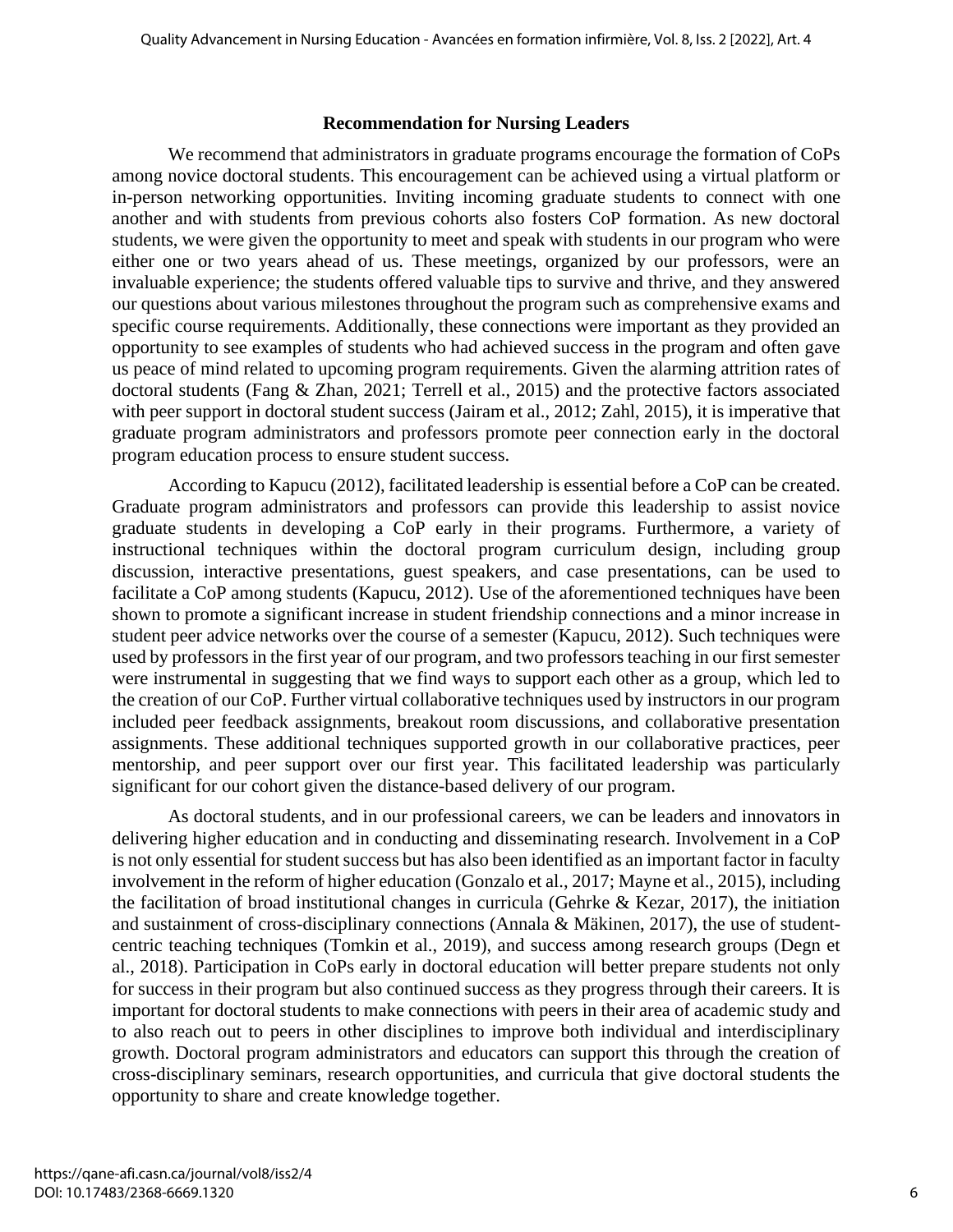#### **Conclusion**

In this paper, we have described five strategies that we have leveraged to establish a strong support system as we progress through the PhD nursing program and complete our dissertations. Given that our work as doctoral students will become more solitary from this point in our program onwards, as a group we will have to be intentional while building community, fostering collaboration, strengthening connection, enhancing creativity, and promoting consistency. We hope that other doctoral students may find these strategies useful when developing their own CoPs. Finally, considering the potential positive effect of CoPs on graduate student success, we implore graduate program administrators and professors to help promote the development of CoPs among their students. Emphasis of CoP engagement among novice students who are in the early stages of developing their doctoral programs may help prevent attrition and promote student success, thereby reducing the shortage of PhD-prepared nurses.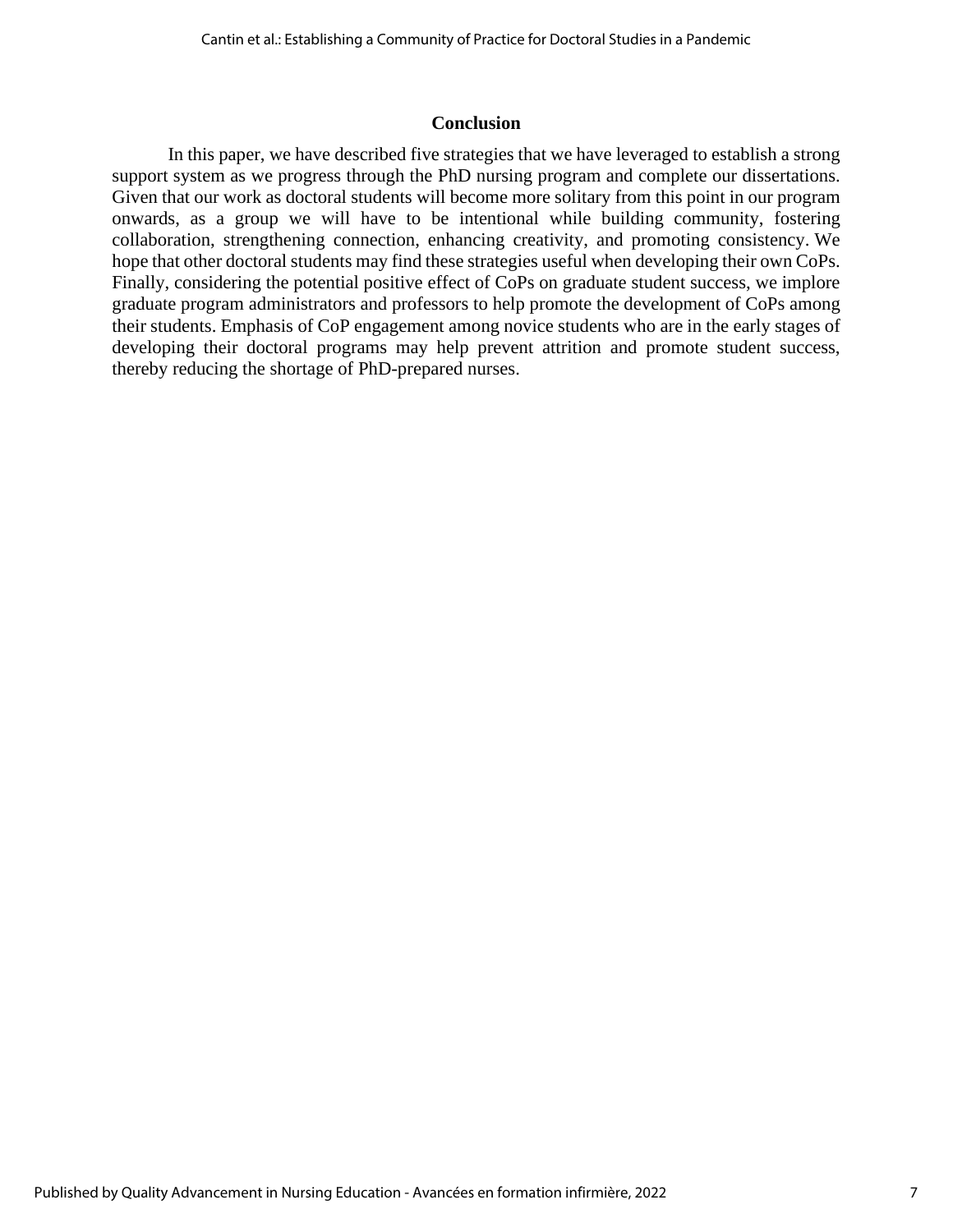# **References**

- Adkisson, A., Coffman, K., Galloway, C., Jefferson‐Evans, A., Miller‐McCollum, K., Olszewski, C. A., Spivey, D. A., & Znamenak, K. (2020). Peer mentoring and communities of practice: Reflections from newly minted PhDs. *New Directions for Adult and Continuing Education*, *2020*(167–168), 107–118. https://doi.org/10.1002/ace.20402
- Akhavan, P., Marzieh, B., & Mirjafari, M. (2015). Identifying the success factors of communities of practice (CoPs): How do they affect on students to create knowledge*? Very Informal Newsletter on Library Automation, 45*(2), 198–213. https://doi.org/10.1108/VINE-03- 2014-0022
- Alarcon, G. M., Lyons, J. B., Christensen, J. C., Klosterman, S. L., Bowers, M. A., Ryan, T. J., Jessup, S. A., & Wynne, K. T. (2018). The effect of propensity to trust and perceptions of trustworthiness on trust behaviors in dyads. *Behavior Research Methods, 50*(5), 1906– 1920. https://doi.org/10.3758/s13428-017-0959-6
- Ames, C., Berman, R., & Casteel, A. (2018). A preliminary examination of doctoral student retention factors in private online workspaces. *International Journal of Doctoral Studies*, *13*, 79–107. https://doi.org/10.28945/3958
- Annala, J., & Mäkinen, M. (2017). Communities of practice in higher education: Contradictory narratives of a university-wide curriculum reform. *Studies in Higher Education, 42*(11), 1941–1957. https://doi.org/10.1080/03075079.2015.1125877
- Andreassen, P., & Christensen, M. K. (2018). "We're at a watershed": The positioning of PhD nurses in clinical practice. *Journal of Advanced Nursing, 74*(8), 1908–1918. https://doi.org/10.1111/jan.13581
- Aragon, S. A., Babbo, G. M., Bear, S. J., & Schaffner, M. L. (2020). Nurses at the table: Action now! for nursing education. *Online Journal of Issues in Nursing, 25*(1). [http://ojin.nursingworld.org/MainMenuCategories/ANAMarketplace/ANAPeriodicals/OJI](http://ojin.nursingworld.org/MainMenuCategories/ANAMarketplace/ANAPeriodicals/OJIN/TableofContents/Vol-25-2020/No1-Jan-2020/Nurses-at-the-Table-Action-Now-for-Nursing-Education.html) [N/TableofContents/Vol-25-2020/No1-Jan-2020/Nurses-at-the-Table-Action-Now-for-](http://ojin.nursingworld.org/MainMenuCategories/ANAMarketplace/ANAPeriodicals/OJIN/TableofContents/Vol-25-2020/No1-Jan-2020/Nurses-at-the-Table-Action-Now-for-Nursing-Education.html)[Nursing-Education.html](http://ojin.nursingworld.org/MainMenuCategories/ANAMarketplace/ANAPeriodicals/OJIN/TableofContents/Vol-25-2020/No1-Jan-2020/Nurses-at-the-Table-Action-Now-for-Nursing-Education.html)
- Berry, S. (2018). Building community in an online graduate program: Exploring the role of an in-person orientation. *The Qualitative Report*, *23*(7), 1673–1687.
- Boamah, S. A., Callen, M., & Cruz, E. (2021). Nursing faculty shortage in Canada: A scoping review of contributing factors. *Nurse Outlook, 69*(4), P574–588. <https://doi.org/10.1016/j.outlook.2021.01.018>
- Canadian Association of Schools of Nursing. (2018). Registered nurses education in Canada statistics 2016–2017. [https://www.casn.ca/wp-content/uploads/2018/12/2016-2017-EN-](https://www.casn.ca/wp-content/uploads/2018/12/2016-2017-EN-SFS-FINAL-REPORT-supressed-for-circulation-r.pdf)[SFS-FINAL-REPORT-supressed-for-circulation-r.pdf](https://www.casn.ca/wp-content/uploads/2018/12/2016-2017-EN-SFS-FINAL-REPORT-supressed-for-circulation-r.pdf)
- Conley, Q., Lutz, H. S., & Padgitt, A. J. (2017). Creating participatory online learning environments: A social learning approach revisited. *Journal of Interactive Learning Research, 28*(1), 5–27.
- Contu, A. (2014). On boundaries and difference: Communities of practice and power relations in creative work. *Management Learning*, *45*(3), 289–316. https://doi.org/10.1177/1350507612471926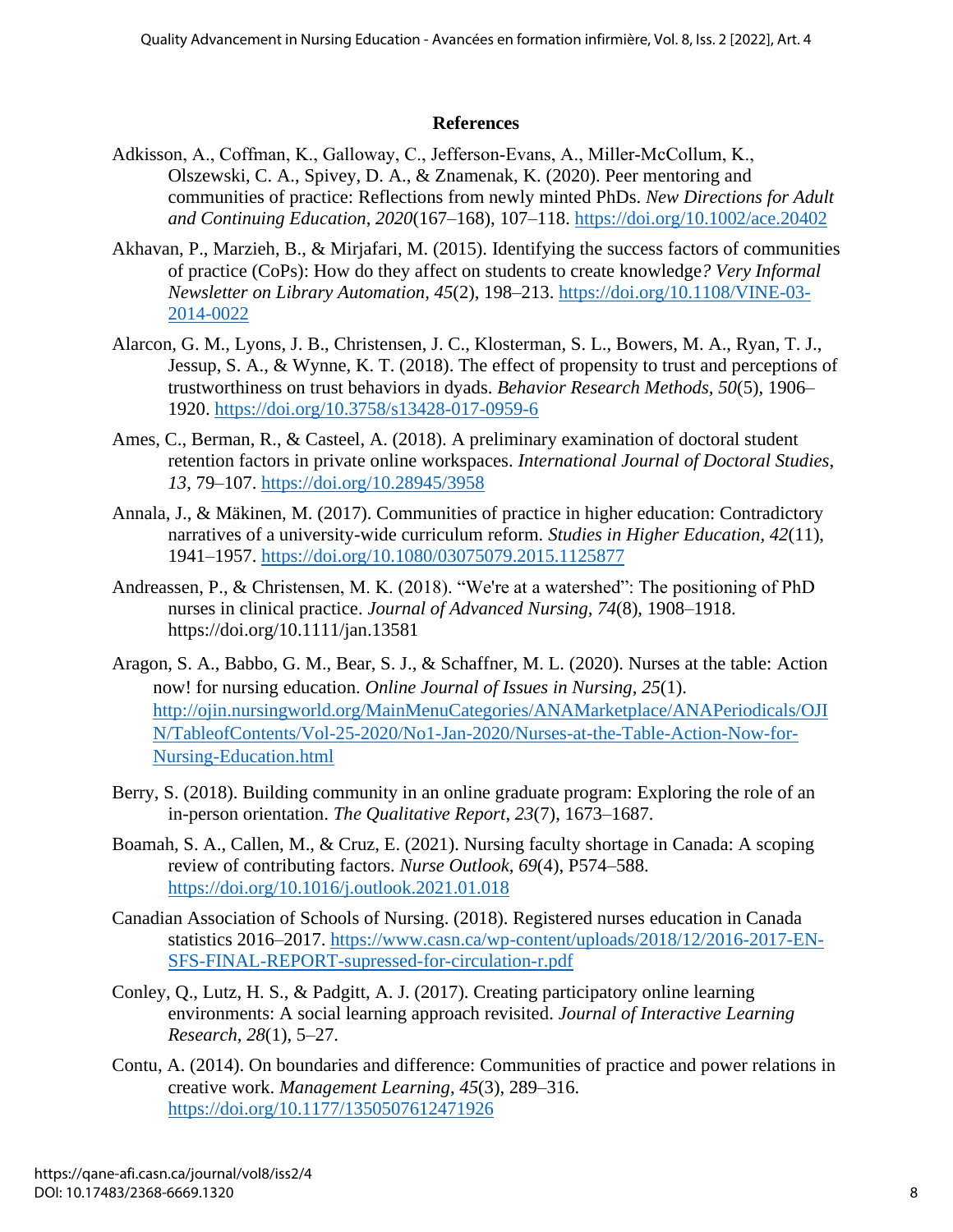- Degn, L., Franssen, T., Sørensen, M. P., & De Rijcke, S. (2018). Research groups as communities of practice—a case study of four high-performing research groups. *Higher Education, 76*(2), 231–246. https://doi.org/10.1007/s10734-017-0205-2
- Fang, D., & Zhan, L. (2021). Completion and attrition of nursing PhD students of the 2001 to 2010 matriculating cohorts. *Nursing Outlook*, *69*(3), 340–349. https://doi.org/10.1016/j.outlook.2020.12.014
- Finch, D., & Jacobs, K. (2012). Online education: Best practices to promote learning. In Proceedings of the human factors and ergonomics society annual meeting (Vol. 56, No. 1, pp. 546–550). SAGE Publications.
- Gehrke, S., & Kezar, A. (2017). The roles of STEM faculty communities of practice in institutional and departmental reform in higher education. *American Educational Research Journal, 54*(5), 803–833. https://doi.org/10.3102/0002831217706736
- Gonzalo, J. D., Thompson, B. M., Haidet, P., Mann, K., & Wolpaw, D. R. (2017). A constructive reframing of student roles and systems learning in medical education using a communities of practice lens. *Academic Medicine, 92*(12), 1687–1694. https://doi.org/10.1097/ACM.0000000000001778
- Jairam, D., & Kahl, D. H. (2012). Navigating the doctoral experience: The role of social support in successful degree completion. *International Journal of Doctoral Studies*, *7*, 311–329. https://doi.org/10.28945/1700
- Kapucu, N. (2012). Classrooms as communities of practice: designing and facilitating learning in a networked environment. *Journal of Public Affairs Education, 18*(3), 585–610. https://doi.org/10.1080/15236803.2012.12001701
- Lahenius, K. (2012). Communities of practice supporting doctoral studies. *The International Journal of Management Education*, *10*(1), 29–38. https://doi.org/10.1016/j.ijme.2012.02.003
- Li, L. C., Grimshaw, J. M., Nielsen, C., Judd, M., Coyte, P. C., & Graham, I. D. (2009). Use of communities of practice in business and health care sectors: A systematic review. *Implementation Science, 4(*27), 1–9.<https://doi.org/10.1186/1748-5908-4-27>
- Lloyd, J. (2019). Honesty, respect, consistency are part of being a leader. *Health Care Registration*, *28*(5), 3–5.
- Marks, M. J., Trafimow, D., & Rice, S. C. (2014). Attachment-related individual differences in the consistency of relationship behavior interpretation. *Journal of Personality*, *82*(3), 237–249. https://doi.org/10.1111/jopy.12048
- Mavri, A., Ioannou, A., & Loizides, F. (2021). Cross-organisational communities of practice: Enhancing creativity and epistemic cognition in higher education. *The Internet and Higher Education*, *49*, Article 100792. https://doi.org/10.1016/j.iheduc.2021.100792
- Mayne, W., Andrew, N., Drury, C., Egan, I., Leitch, A., & Malone, M. (2015). "There's more unites us than divides us!' A further and higher education community of practice in nursing. *Journal of Further and Higher Education*, *39*(2), 163–179. https://doi.org/10.1080/0309877X.2013.817000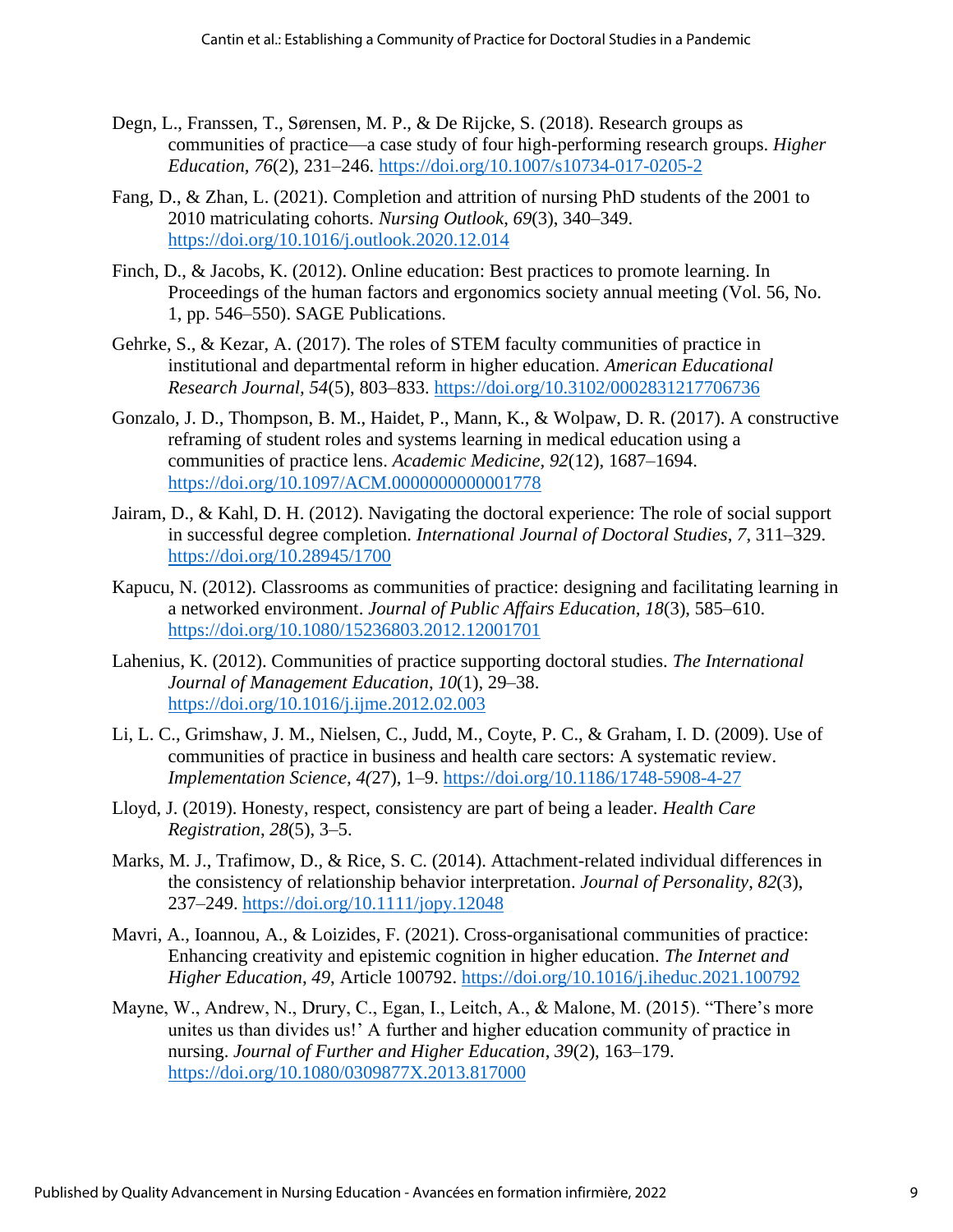- McCray, J., & Joseph-Richard, P. (2020). Towards a model of resilience protection: Factors influencing doctoral completion. *Higher Education*, *80*(4), 679–699. https://doi.org/10.1007/s10734-020-00507-4
- Mcloughlin, C., Patel, K. D., O'Callaghan, T., & Reeves, S. (2018). The use of virtual communities of practice to improve interprofessional collaboration and education: Findings from an integrated review. *Journal of Interprofessional Care*, *32*(2), 136–142. https://doi.org/10.1080/13561820.2017.1377692
- McMillan, D. W., & Chavis, D. M. (1986). Sense of community: A definition and theory. *Journal of Community Psychology*, *14*(1), 6–23.
- McNett, M., Masciola, R., Sievert, D., & Tucker, S. (2021). Advancing evidence-based practice through implementation science: Critical contributions of doctor of nursing practice‐ and doctor of philosophy‐prepared nurses. *Worldviews on Evidence-based Nursing, 18*(2), 93- 101.<https://doi.org/10.1111/wvn.12496>
- Mohtar, R. H., & Lawford, R. (2016). Present and future of the water-energy-food nexus and the role of the community of practice. *Journal of Environmental Studies and Sciences*, *6*(1), 192–199. https://doi.org/10.1007/s13412-016-0378-5
- Nuutila, K., Tuominen, H., Tapola, A., Vainikainen, M.-P., & Niemivirta, M. (2018). Consistency, longitudinal stability, and predictions of elementary school students' task interest, success expectancy, and performance in mathematics. *Learning and Instruction*, *56*, 73–83. https://doi.org/10.1016/j.learninstruc.2018.04.003
- Pancheri, K., Fowler, D. L., Wiggs, C. M., Schultz, R., Lewis, P., & Nurse, R. (2013). Fostering completion of the doctor of philosophy degree through scholarly collegial support. *The Journal of Continuing Education in Nursing*, *44*(7), 309–312. https://doi.org/10.3928/00220124-20130515-38
- Polomano, R. C., Giordano, N. A., Miyamoto, S., Trautman, D., Kempf, S., & Nuzzo, P. M. (2021). Emerging roles for research intensive PhD prepared nurses: Beyond faculty positions. *Journal of Professional Nursing, 37*(1), 235–240. <https://doi.org/10.1016/j.profnurs.2020.09.002>
- Pyrko, I., Dörfler, V., & Eden, C. (2017). Thinking together: What makes communities of practice work? *Human Relations*, *70*(4), 389–409. https://doi.org/10.1177/0018726716661040
- Scutelnicu, G., Tekula, R., Gordon, B., & Knepper, H. J. (2019). Consistency is key in online learning: Evaluating student and instructor perceptions of a collaborative online-course template. *Teaching Public Administration*, *37*(3), 274–292. https://doi.org/10.1177/0144739419852759
- Serrat, O. (2017). *Knowledge solutions*. Springer. https://doi.org/10.1007/978-981-10-0983-9\_61
- Smith, D. G., Jr, & Delmore, B. (2007). Three key components to successfully completing a nursing doctoral program. *Journal of Continuing Education in Nursing, 38*(2), 76–82. <https://doi.org/10.3928/00220124-20070301-01>